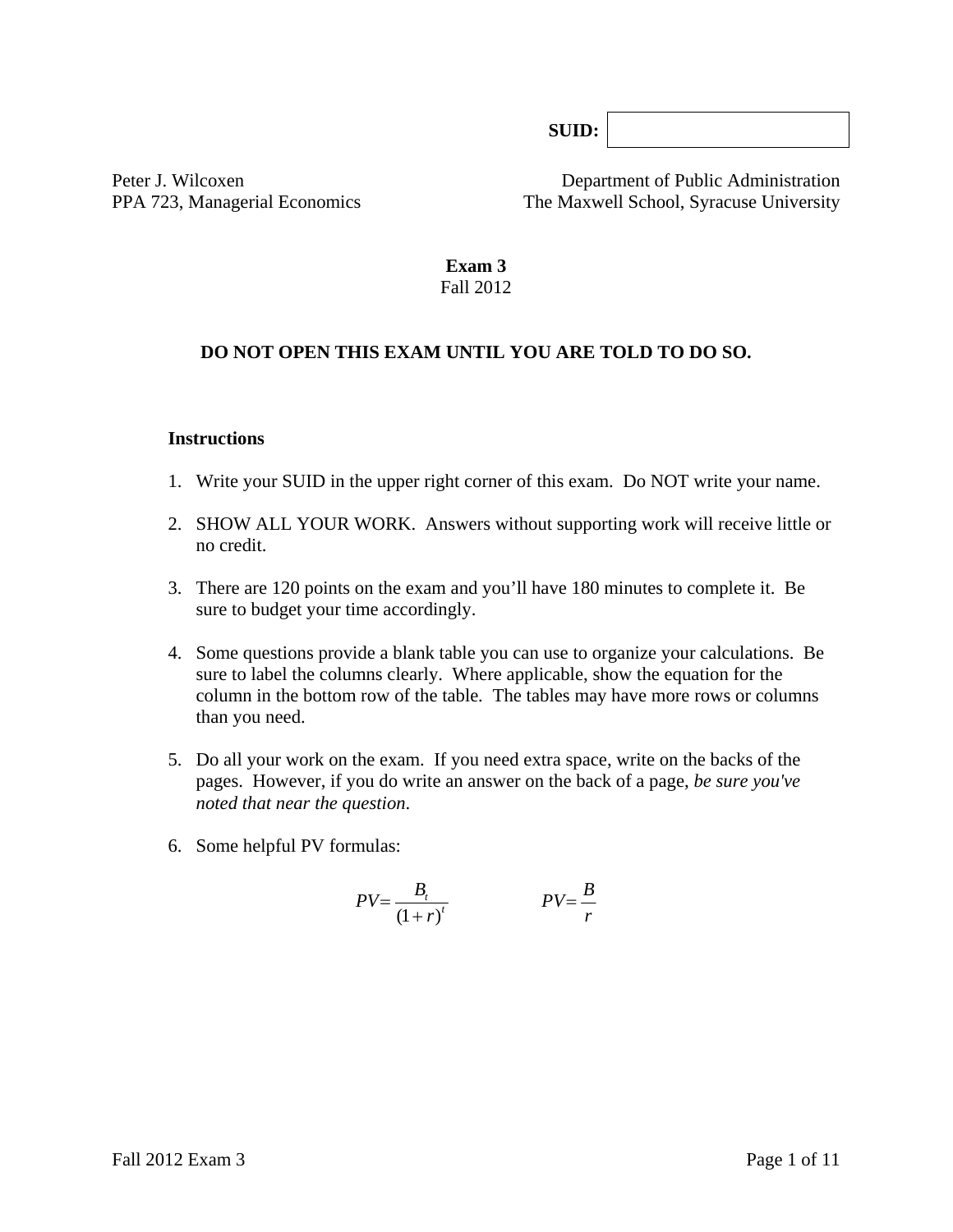# **Question 1 (15 points)**

A government agency is considering what to do about an abandoned site previously used to dispose of hazardous waste. If it does nothing, the site will cause \$10,000 of damages in water pollution and lost tax revenue per year forever. Two proposals are being considered. Under plan A, the agency would spend \$50,000 in each of the next three years (years 1, 2 and 3) to clean up the site. Damages would be eliminated beginning in year 4. Under plan B, the agency would leave the waste in place but install a \$50,000 barrier to stop it from creating the water pollution problem. The barrier could be installed right away (in year 0) and damages would decrease to \$5,000 per year beginning in year 1. The agency uses an interest of 5% in present value calculations.

Please calculate the net present values of the two plans and indicate what the agency should do.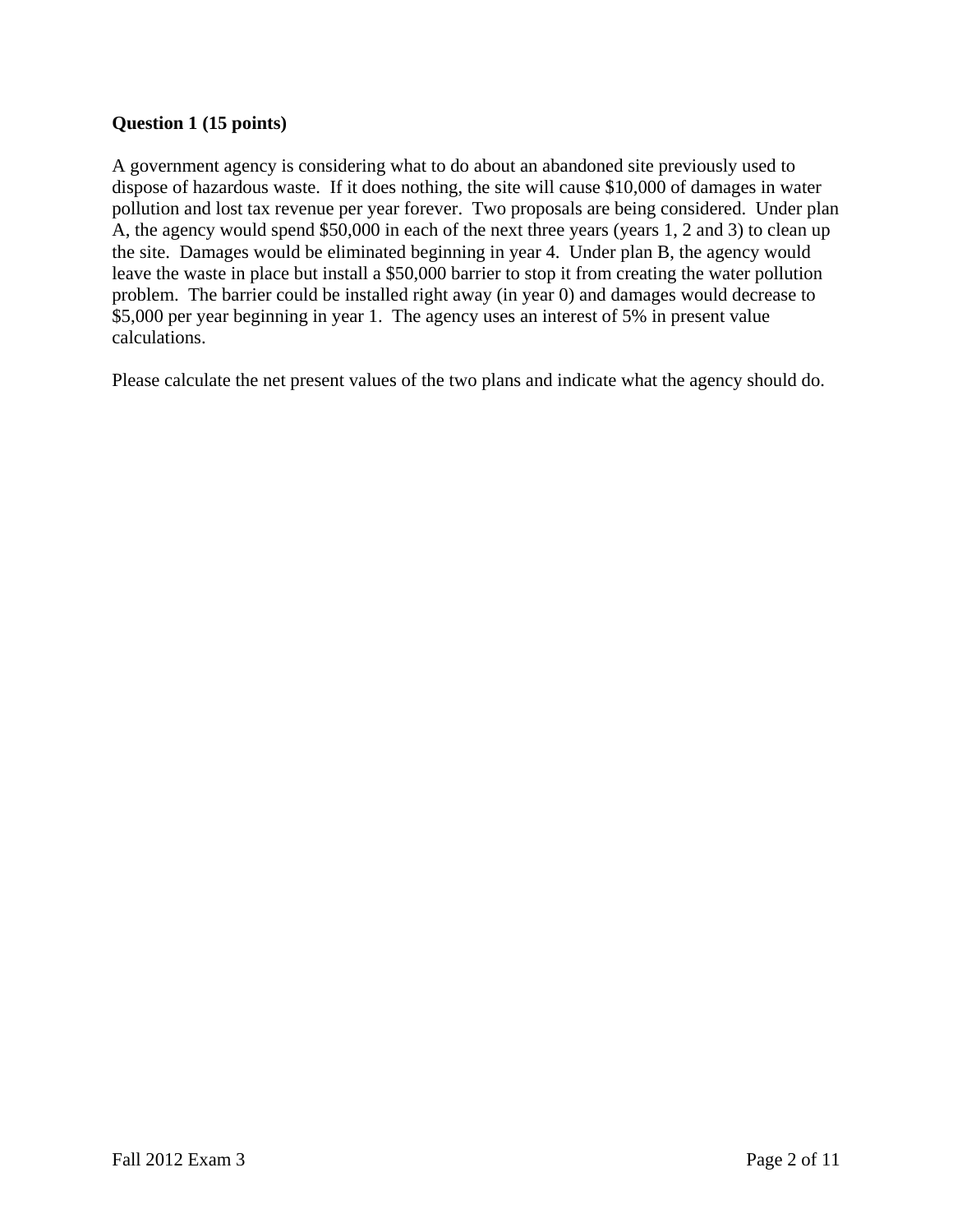# **Question 2 (15 points)**

A city government would like to improve conditions in a low income neighborhood. The planning department has proposed to renovate a park and improve several streets. The project would cost \$10 million in year 0. However, the city is not sure what benefits the project will create because it's not sure whether the residents will like the results. There is a 40% chance they will like the renovations and the benefits will be \$1 million per year forever starting in year 1. If they don't like the renovations, however, the benefits will be 0. The city uses a 5% interest rate in its present value calculations

(a) Please calculate the expected value of proceeding with the project. Should the city go ahead?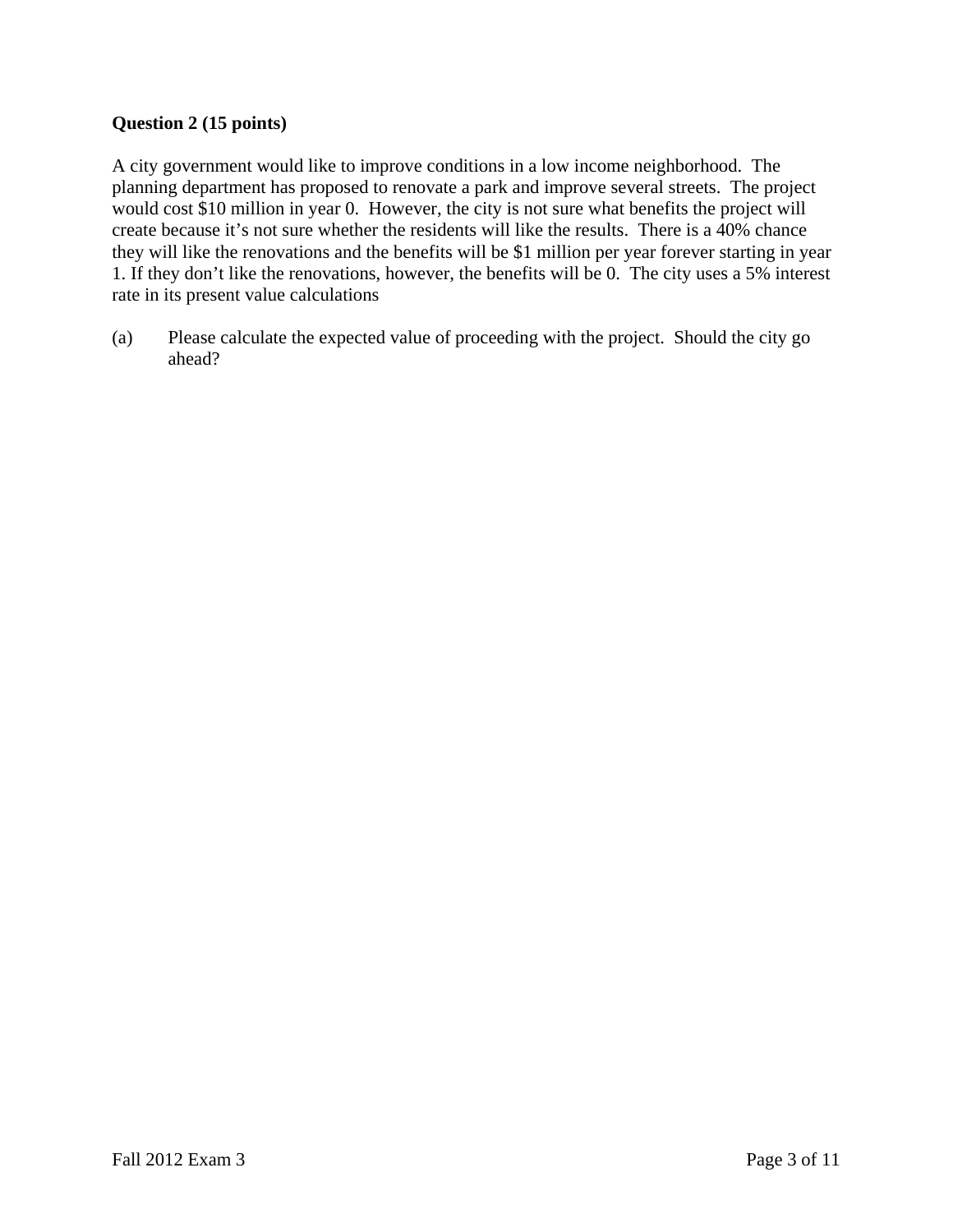#### **Question 2, continued**

Now suppose the city could hire a consulting firm for \$1 million (paid in year 0) to carry out a public outreach process that would involve the residents in the design of the project. The process would increase the chance the residents would like the outcome to 70%. However, it would take several years, delaying construction until year 3 and benefits (if they occur) would not begin until year 4. You may assume the construction cost would still be \$10 million (but now paid in year 3) and the benefits (if the residents like the project) would still be \$1 million per year.

(b) Please determine the expected net present value of hiring the consulting firm. Would it be a good idea?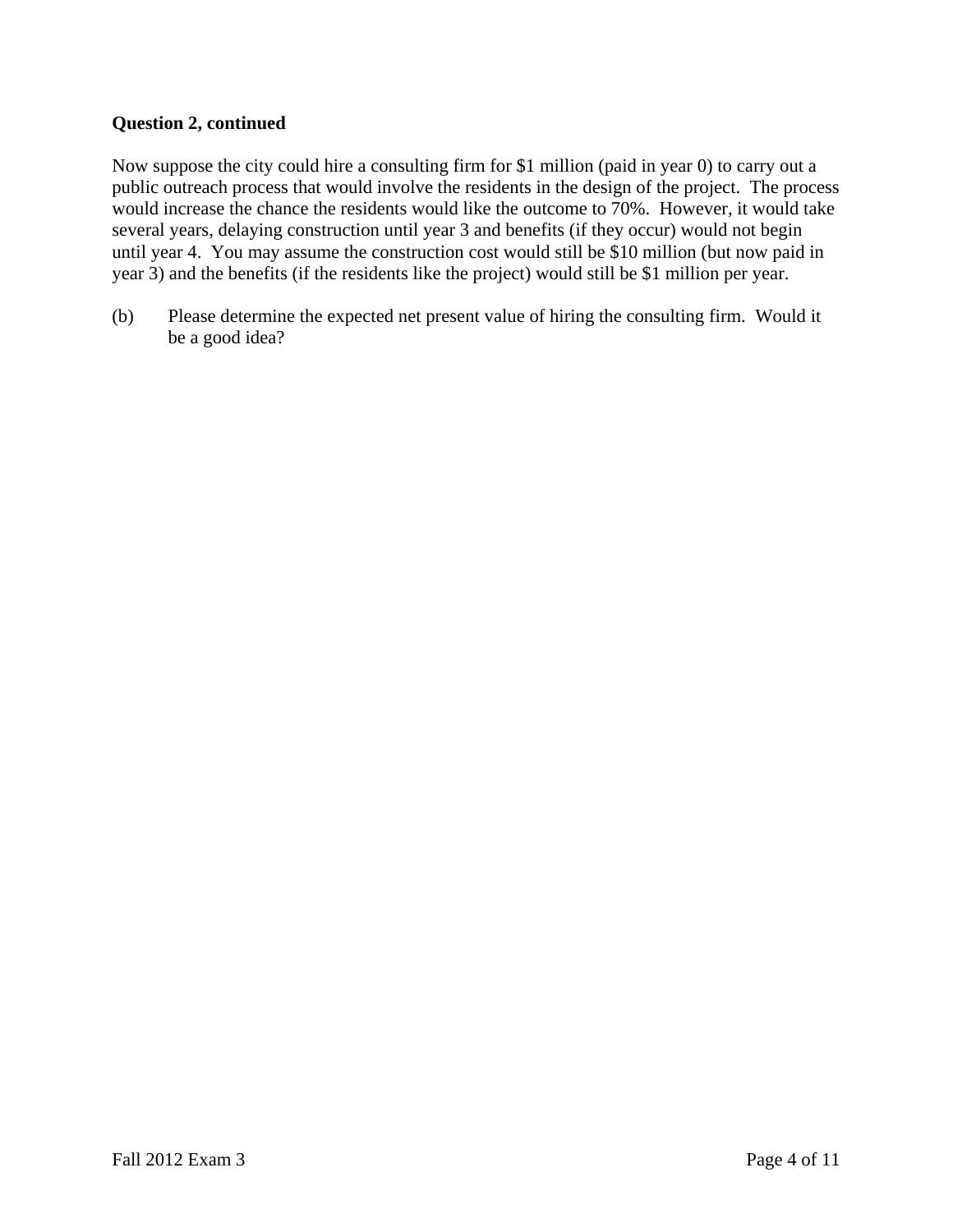#### **Question 3 (15 points)**

Suppose the government is considering adopting an energy tax to reduce carbon dioxide emissions and lower future damages from climate change. The tax would take effect in year 1 and remain in force forever. However, it is unsure about the nature of household preferences. If households have type-CD preferences, they would reduce energy consumption significantly and the policy would produce \$100 billion of benefits every year forever beginning in year 11. However, if households have type-PC preferences, they would reduce energy consumption much less and benefits would be \$50 billion every year forever starting in year 11. You may assume that the compensating variation for the policy would be \$60 billion per year in either case.

The government believes that the probability is 80% that households have type-CD preferences. However, it could determine the preferences for certain by spending \$10 billion on a study. You may assume the study could be done in year 0 and that the results would be available immediately. Please compute the expected present value of the study using an interest rate of 5% and explain how the government should proceed.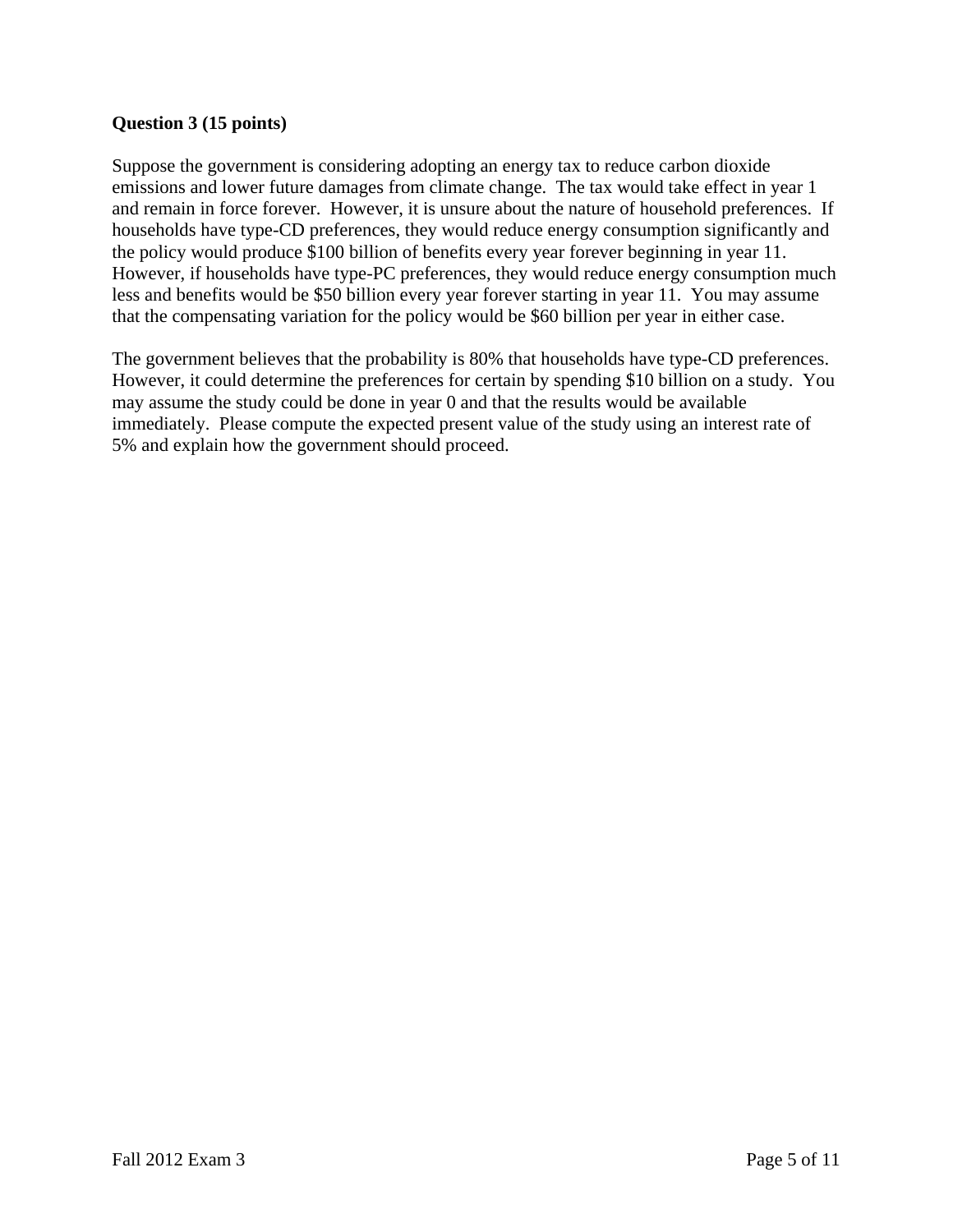# **Question 4 (15 points)**

The head of a household is concerned about consumption in two periods: 0 and 1. In period 0, she will be working and raising a family, and her income will be \$150,000; in period 1, she will be retired and her income will be \$50,000. She prefers to have twice as much consumption while raising her family in period 0 than she will have in period 1. She can borrow or save at an interest rate of 10 percent.

Please calculate her intertemporal equilibrium, determine how much she consumes in each period, calculate how much she borrows or saves in period 0, and illustrate your results with an appropriate graph.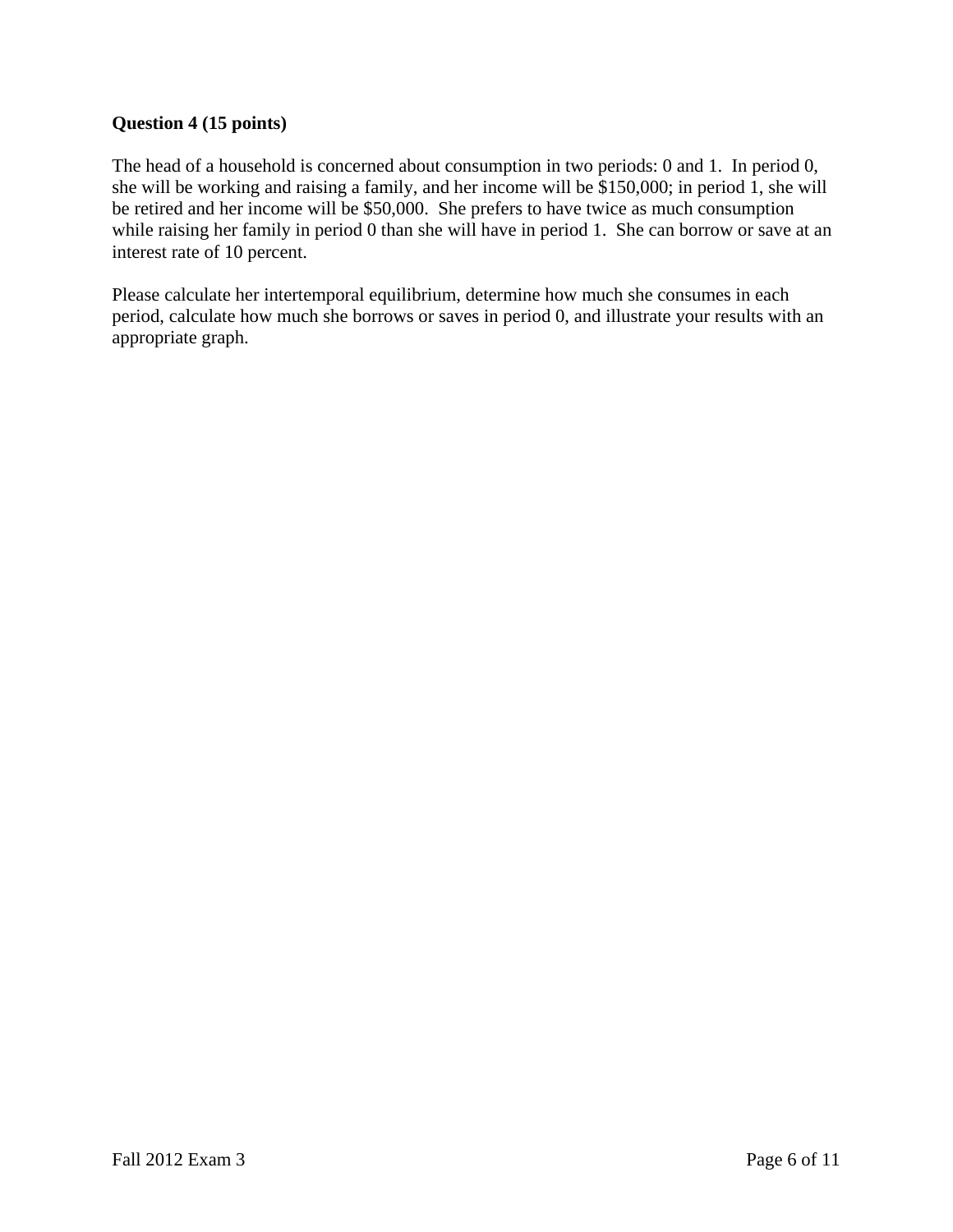# **Question 5 (15 points)**

A non-profit organization provides medical services to low income households. It has total costs given by  $TC = 200 + 10*Q$  where Q is the number of people it serves. The demand for its services is given by the equation  $P = 140 - 5*Q$ , and there are no other organizations providing a similar service. The organization wishes to serve as many people as possible without running a deficit.

What price should the organization charge and how many people will it be able to serve? How much profit will it earn? As a hint, the value of Q is between 20 and 30, inclusive.

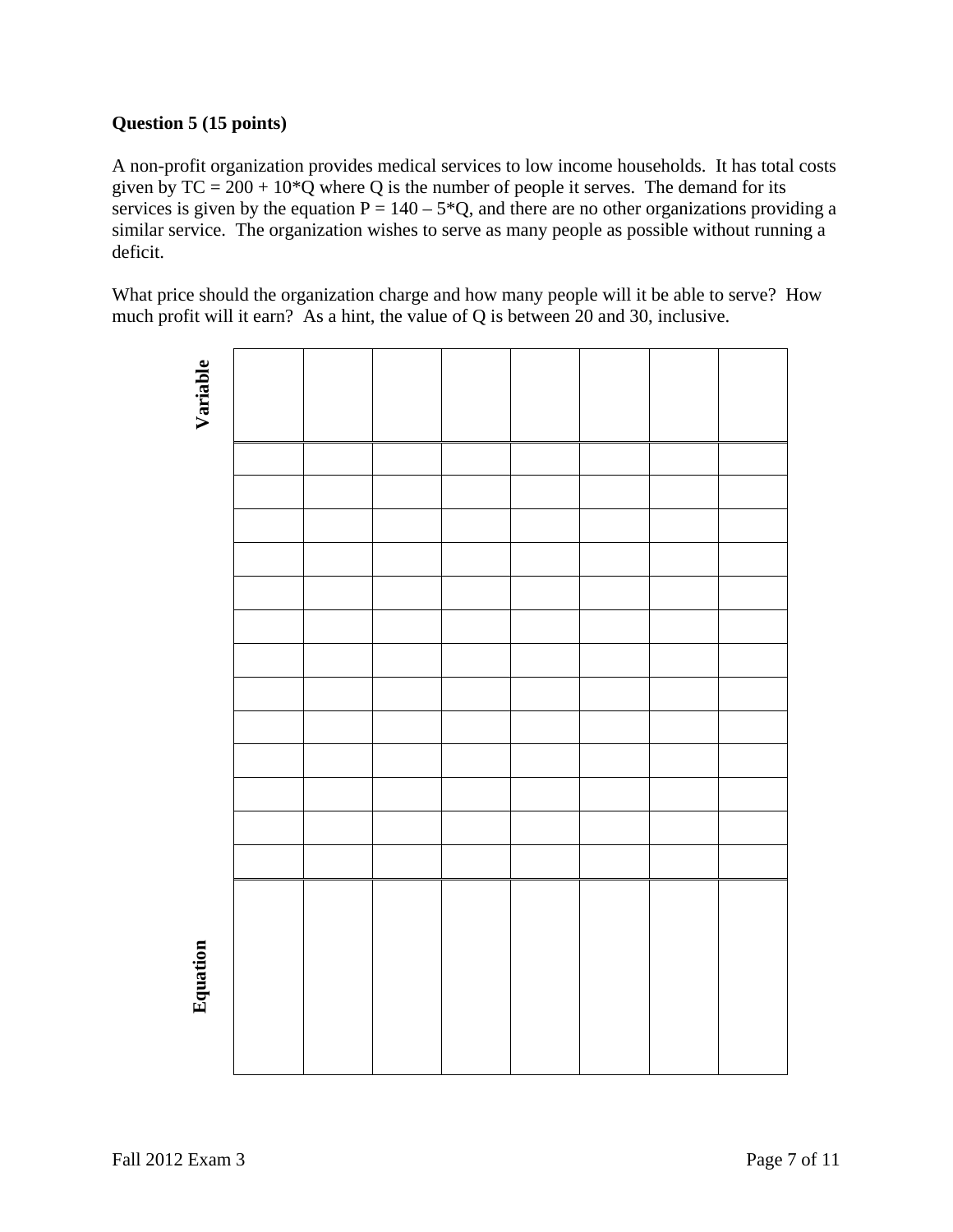#### **Question 6 (15 points)**

A biotech company is considering developing a new process for manufacturing an enzyme that could be used to produce fuel from agricultural waste. The process could be patented and the company would become a monopolist in the production of the enzyme. It believes demand for the enzyme would be given by the equation  $P=262-10*Q$  where Q is the quantity of the enzyme, and it would be able to produce the enzyme for a total cost given by  $TC = 2*Q$ .

Once the process has been developed, what price would the firm charge and what quantity of enzyme would it produce in each year during the time it is a monopolist? What profits will it earn each year? As a hint, the quantity will be between 10 and 20.

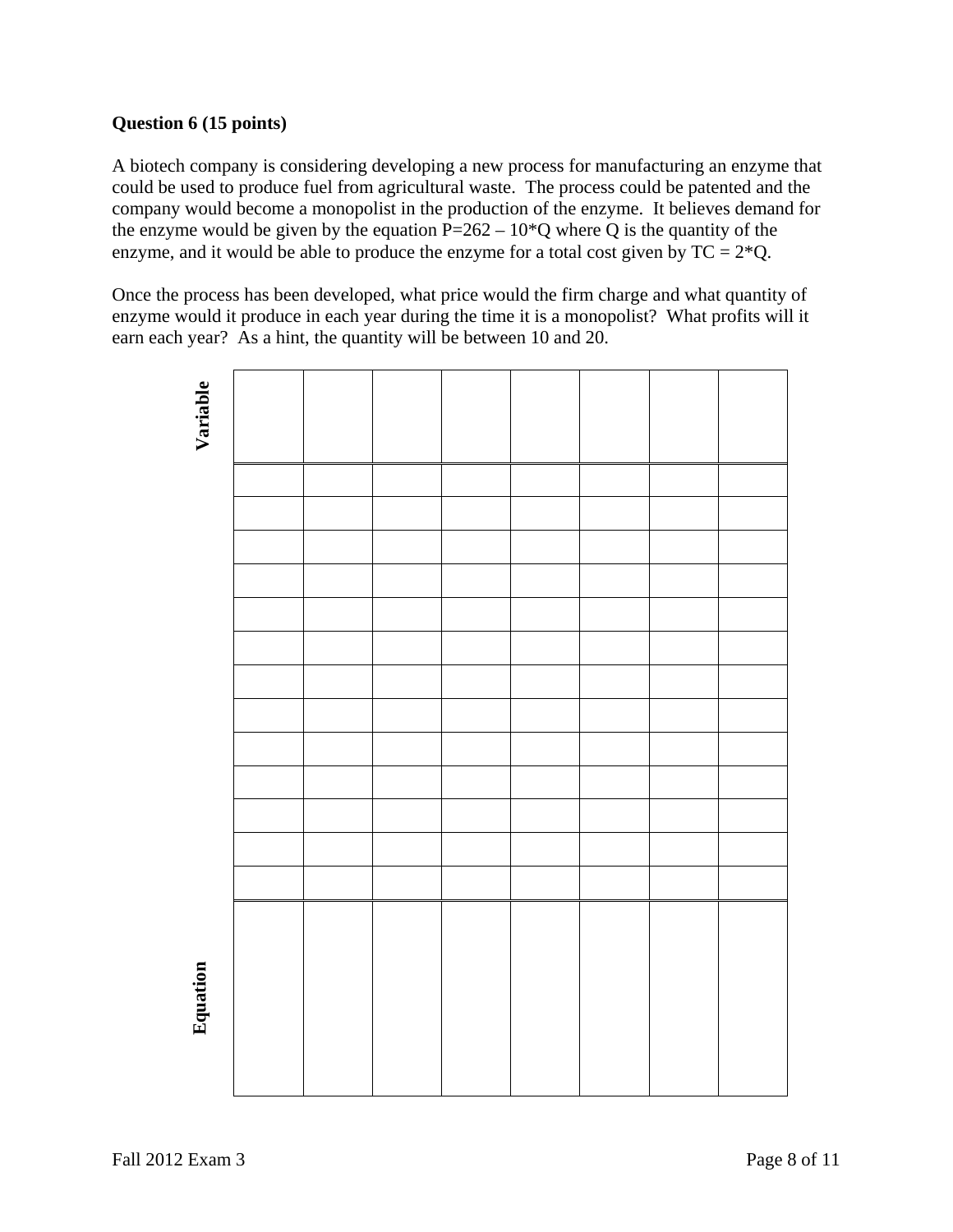### **Question 7 (15 points)**

Now suppose the development process in Question 6 costs \$10,000 (paid in year 0) and has a 60% chance of success. If it works, the profits found in Question 6 begin to arrive in year 1. The firm would be a monopolist for 20 years (years 1-20) after which other firms would enter, the price would fall to \$2 and the firm's profits would drop to 0. If the project does not succeed, the firm would earn no profits in any year.

Please calculate the expected net present value of the project assuming that the firm uses an interest rate of 10% in present value calculations. Should the firm undertake it?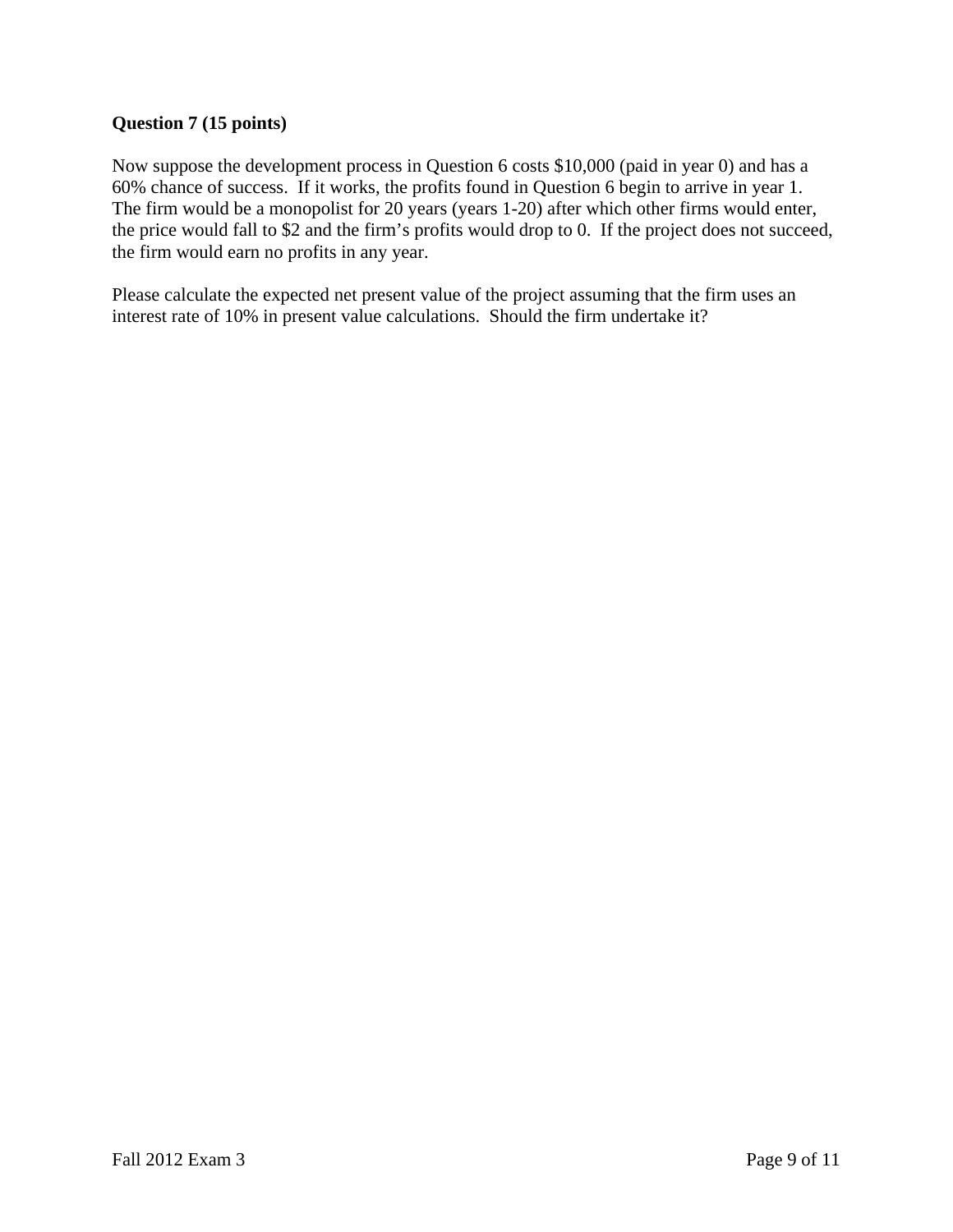# **Question 8 (15 points)**

Finally, suppose the government is concerned about the potential consumer surplus that could be created by the enzyme in Questions 6 and 7.

(a) Suppose the firm goes ahead with the project and it succeeds. What consumer surplus will the enzyme create during each year of the monopoly period? What CS will it produce each year after the monopoly period? What will be the overall expected present value of the CS? You may assume the government uses a 10% interest rate in its present value calculations.